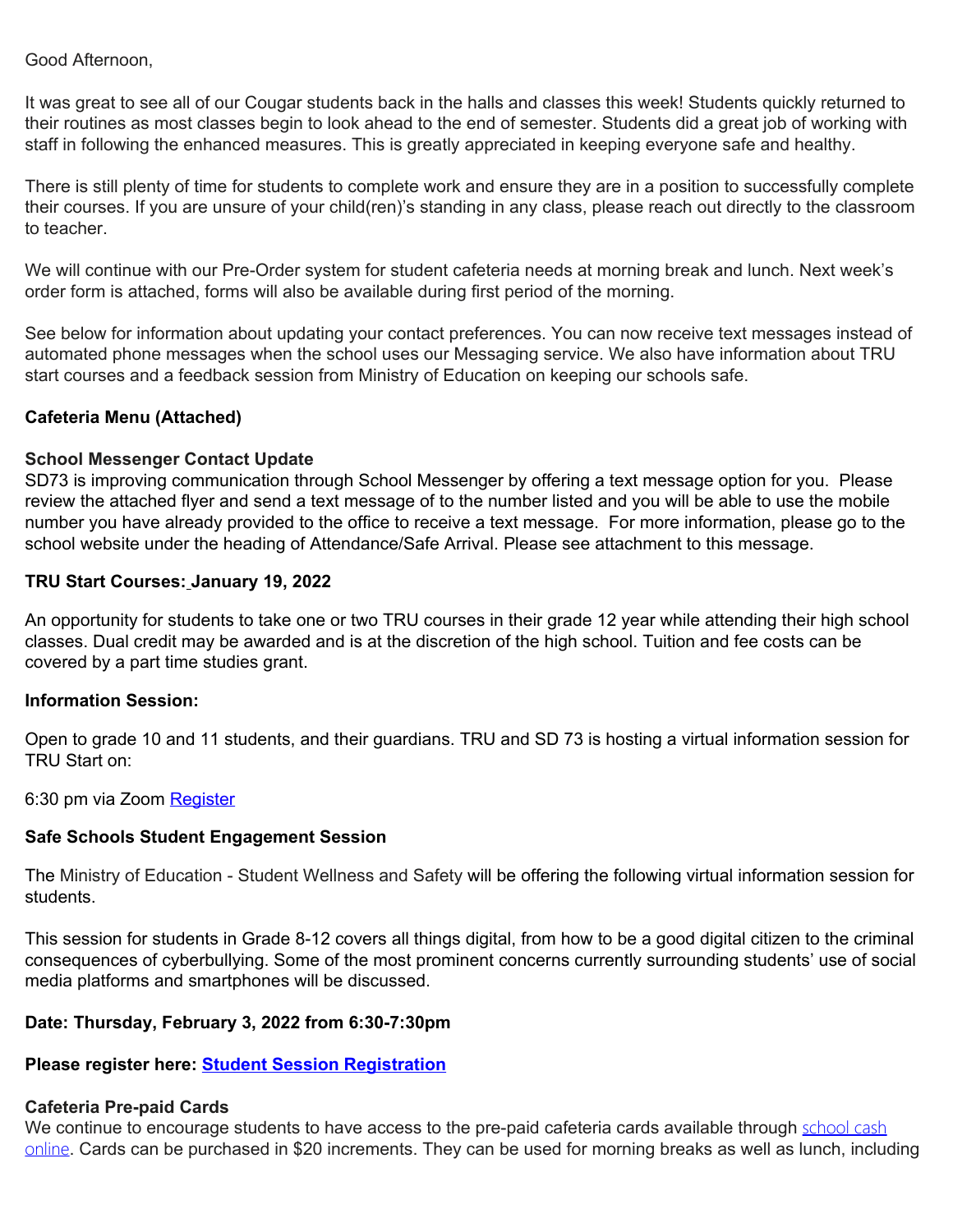days when proceeds go to Athletics. Students will need to let Mrs. Luison in the office know, once you have made an online lunch card payment.

I wish you all a restful weekend ahead.

John Tyler Principal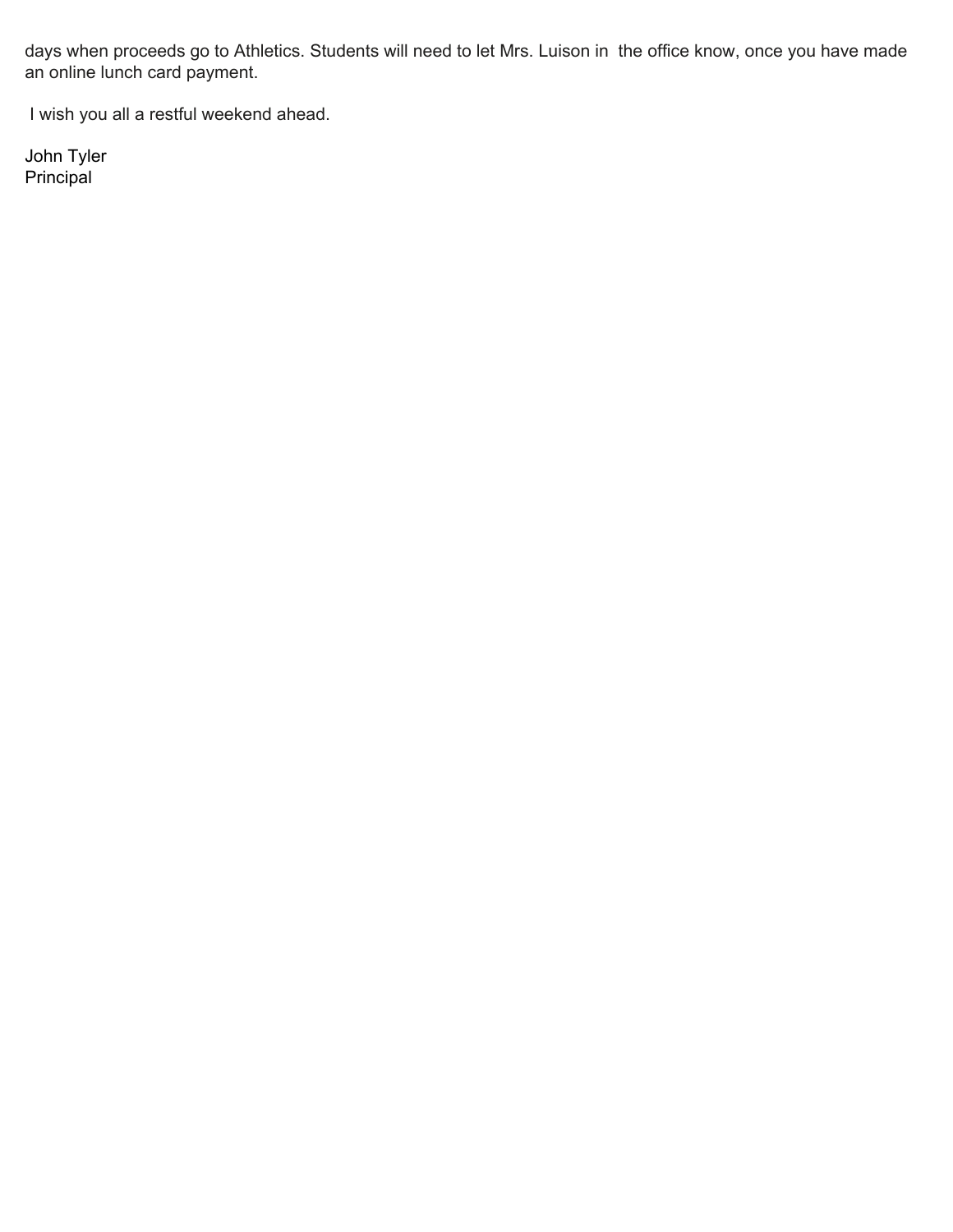

# **Parents and Guardians**

## **You can take advantage of our Text Messaging Service**

Our school utilizes the SchoolMessenger system to deliver text messages, straight to your mobile phone with important information about events, school closings, safety alerts and more.

You can participate in this free service\* just by sending a text message of "**Y**" or "**Yes**" to our school's short code number:

For **CANADA-BASED** numbers: **978338**



You can also opt out of these messages at any time by simply replying to one of our messages with "**Stop**".

## \*if your number is Canada-based.

SchoolMessenger is compliant with the Student Privacy Pledge™, so you can rest assured that your information is safe and will never be given or sold to anyone.

For **CANADA-BASED** numbers:

**Opt-In from your mobile now!**



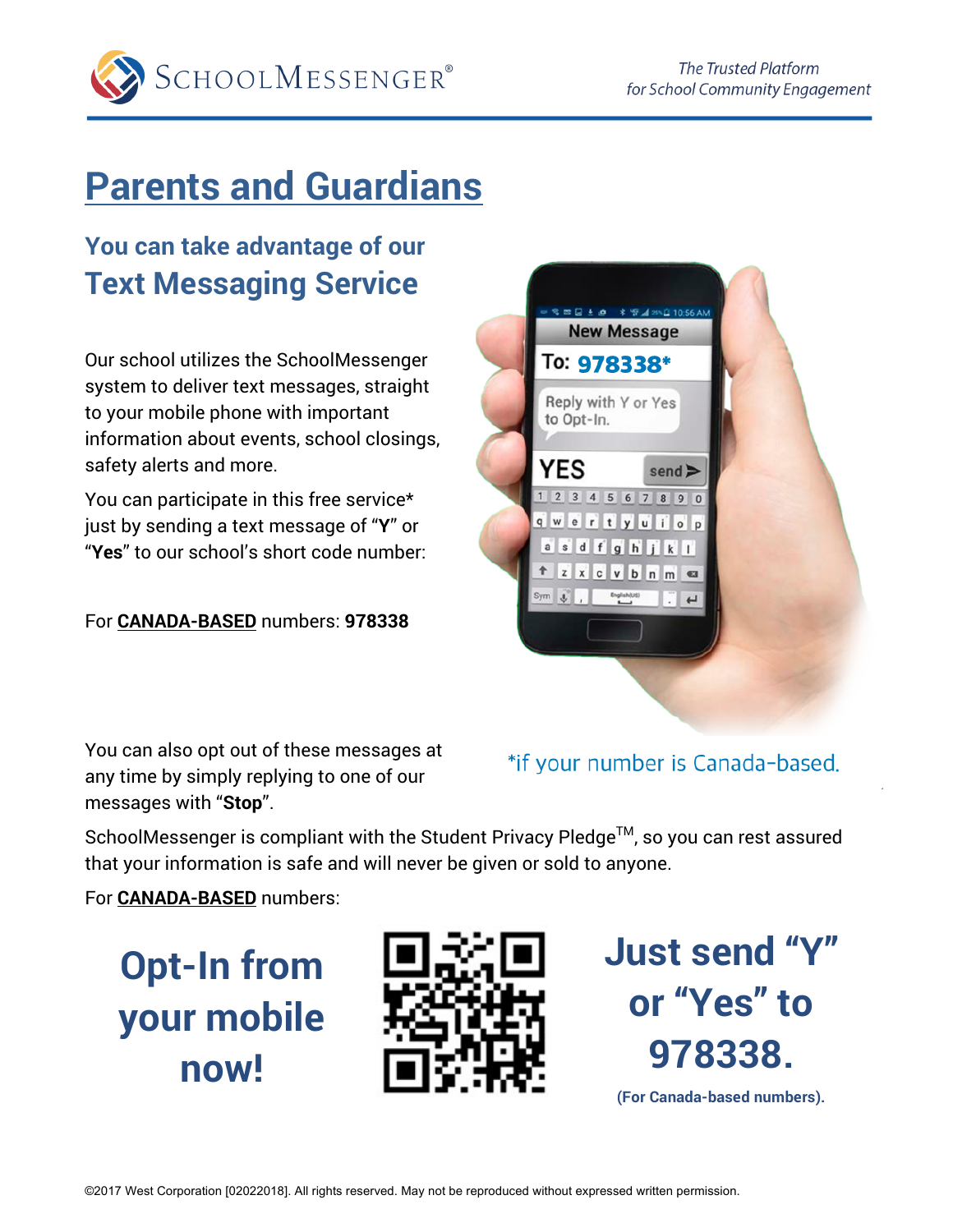## **CAFETERIA PRE-ORDER FORM FOR LUNCH**

**WEEK: JANUARY 17 - 21 STUDENT NAME:\_\_\_\_\_\_\_\_\_\_\_\_\_\_\_\_\_\_\_\_\_\_**

## *\*Food cards can be purchased at the office for \$20*

| Monday, January 17 - Athletic Fundraiser Day                                        |        | <b>Tuesday, January 18</b>                                                          |        |  |
|-------------------------------------------------------------------------------------|--------|-------------------------------------------------------------------------------------|--------|--|
| Beef Barley Soup                                                                    | \$5.00 | Chicken caesar wrap                                                                 | \$4.00 |  |
| <b>Muffins</b>                                                                      | \$2.00 | Turkey enchilada with Spanish rice                                                  | \$5.50 |  |
| Pizza Pops                                                                          | \$2.00 | Veggie Plate                                                                        | \$3.00 |  |
| Gatorade                                                                            | \$2.00 | Cookies                                                                             | \$1.00 |  |
| Chips                                                                               | \$1.00 | Cake                                                                                | \$1.00 |  |
| Toquitos                                                                            | \$1.00 |                                                                                     |        |  |
| Juice: fruit medley, apple, orange, wild berry<br>*CIRCLE CHOICE                    | \$1.00 | Juice: fruit medley, apple, orange, wild berry<br>*CIRCLE CHOICE                    | \$1.00 |  |
| Chocolate milk                                                                      | \$1.00 | Chocolate milk                                                                      | \$1.00 |  |
| ICE drinks: *CIRCLE CHOICE grapefruit,<br>lemon-lime, cherry-lime, coconut-pinapple | \$2.00 | ICE drinks: *CIRCLE CHOICE grapefruit,<br>lemon-lime, cherry-lime, coconut-pinapple | \$2.00 |  |
| <b>Wednesday, January 19</b>                                                        |        | Thursday, January 20                                                                |        |  |
| Lasagna Soup with garlic toast                                                      | \$4.00 | <b>BLT</b> with veggies                                                             | \$4.00 |  |
| Chicken cordon swiss w/mashed potatoes &<br>veggies                                 | \$5.50 | Greek dinner with rice, pita, salad & tzatzkiki                                     | \$.50  |  |
| Veggie Plate                                                                        | \$3.00 | Veggie Plate                                                                        | \$3.00 |  |
| Cookies                                                                             | \$1.00 | Cookies                                                                             | \$1.00 |  |
| Cake                                                                                | \$1.00 | Cake                                                                                | \$1.00 |  |
| Juice: fruit medley, apple, orange, wild berry<br>*CIRCLE CHOICE                    | \$1.00 | Juice: fruit medley, apple, orange, wild berry<br>*CIRCLE CHOICE                    | \$1.00 |  |
| Chocolate milk                                                                      | \$1.00 | Chocolate milk                                                                      | \$1.00 |  |
| ICE drinks: *CIRCLE CHOICE grapefruit,<br>lemon-lime, cherry-lime, coconut-pinapple | \$2.00 | ICE drinks: *CIRCLE CHOICE grapefruit,<br>lemon-lime, cherry-lime, coconut-pinapple | \$2.00 |  |
| Friday, January 21                                                                  |        |                                                                                     |        |  |
| Hot dog with tator tots                                                             | \$4.00 |                                                                                     |        |  |
| Hamburger with tator tots                                                           | \$5.50 |                                                                                     |        |  |
| Cookies                                                                             | \$1.00 |                                                                                     |        |  |
| Cake                                                                                | \$1.00 |                                                                                     |        |  |
| Juice: fruit medley, apple, orange, wild berry<br>*CIRCLE CHOICE                    | \$1.00 |                                                                                     |        |  |
| Chocolate milk                                                                      | \$1.00 |                                                                                     |        |  |
| ICE drinks: *CIRCLE CHOICE grapefruit,<br>lemon-lime, cherry-lime, coconut-pinapple | \$2.00 | <b>TOTAL</b>                                                                        |        |  |